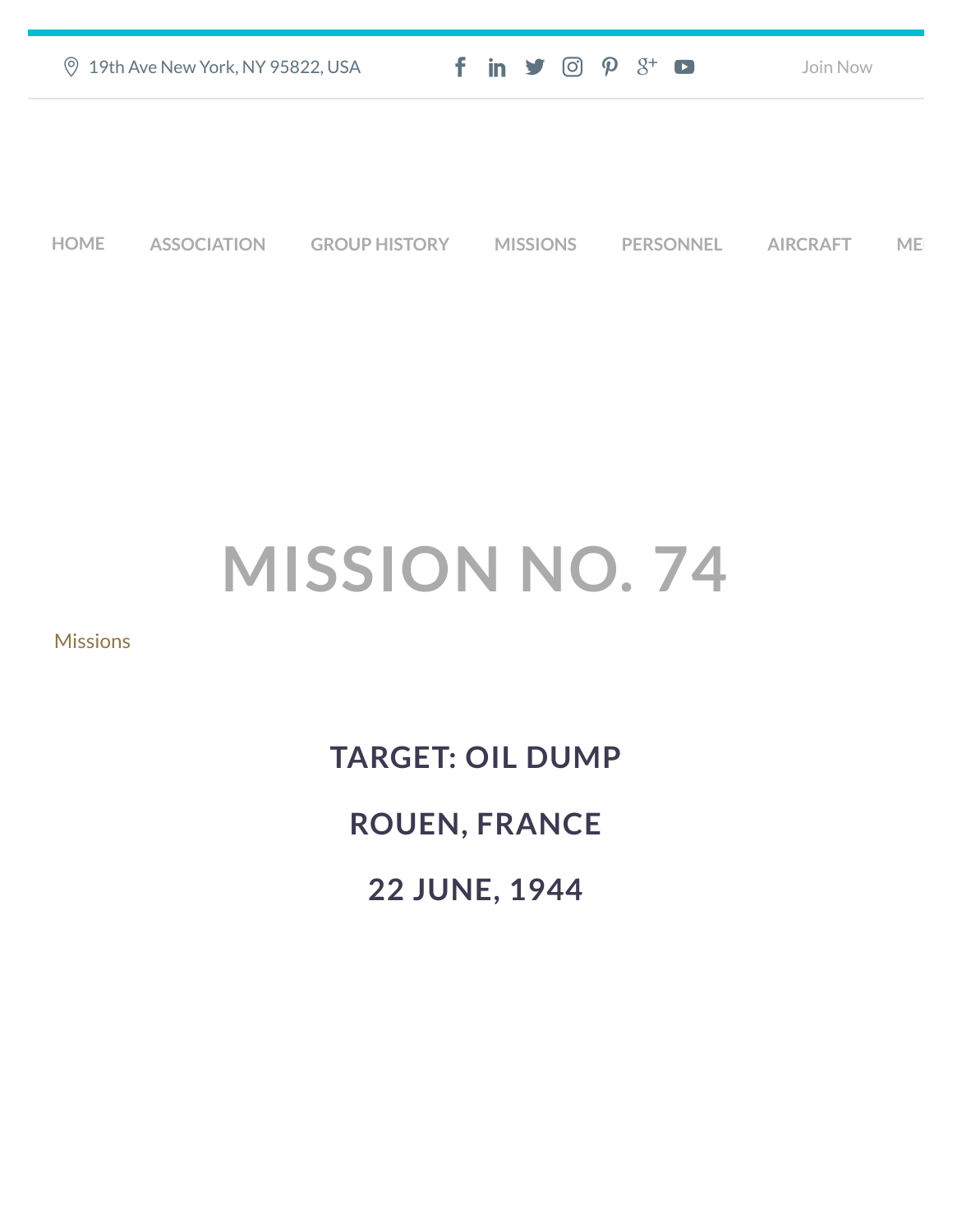

The striking power of the Eighth Air Force was directed back to tactical targets; 800 bombers were dispatched against power installations, communications lines, airfields and oil depots. The 457th attacked oil dumps in France. The target was on the south bank of the Seine River across from the City of Rouen. It had not been attacked before.

The 457th supplied two 12 ship boxes for the mission. Lt. Louis 0. Mueller was Air Commander of the lead B box, with Lt. Kenneth R. Johnston as pilot. Major Eugene Peresich was Commander of the low B box, with Lt. Harry Stafford as pilot.

The route to the target was again over the invasion coast. The entire Normandy beachhead was visible. Bombing results were good, in spite of the fact that the lead bombardier, Lt. Harry G. Vaal, was hit in the eye by splintered glass from the plexiglass nose due to a flak hit on the bomb run. Flak was heavy and accurate with fifteen craft damaged.

One aircraft was piloted by Lt. Franklin H. Morrell. He brought it back to England, and prepared for a crash landing, without brakes. When he touched down, the plane veered off to the right, hitting the wing of another aircraft, and then crashed head-on into a parked aircraft. Both caught fire immediately and were completely consumed by flames, shooting two and three hundred feet into the air. Fifty caliber shells were exploding; projectiles and pieces of metal flew through the air. Flares were going off continually and the heat was terrific. Miraculously the entire crew escaped.